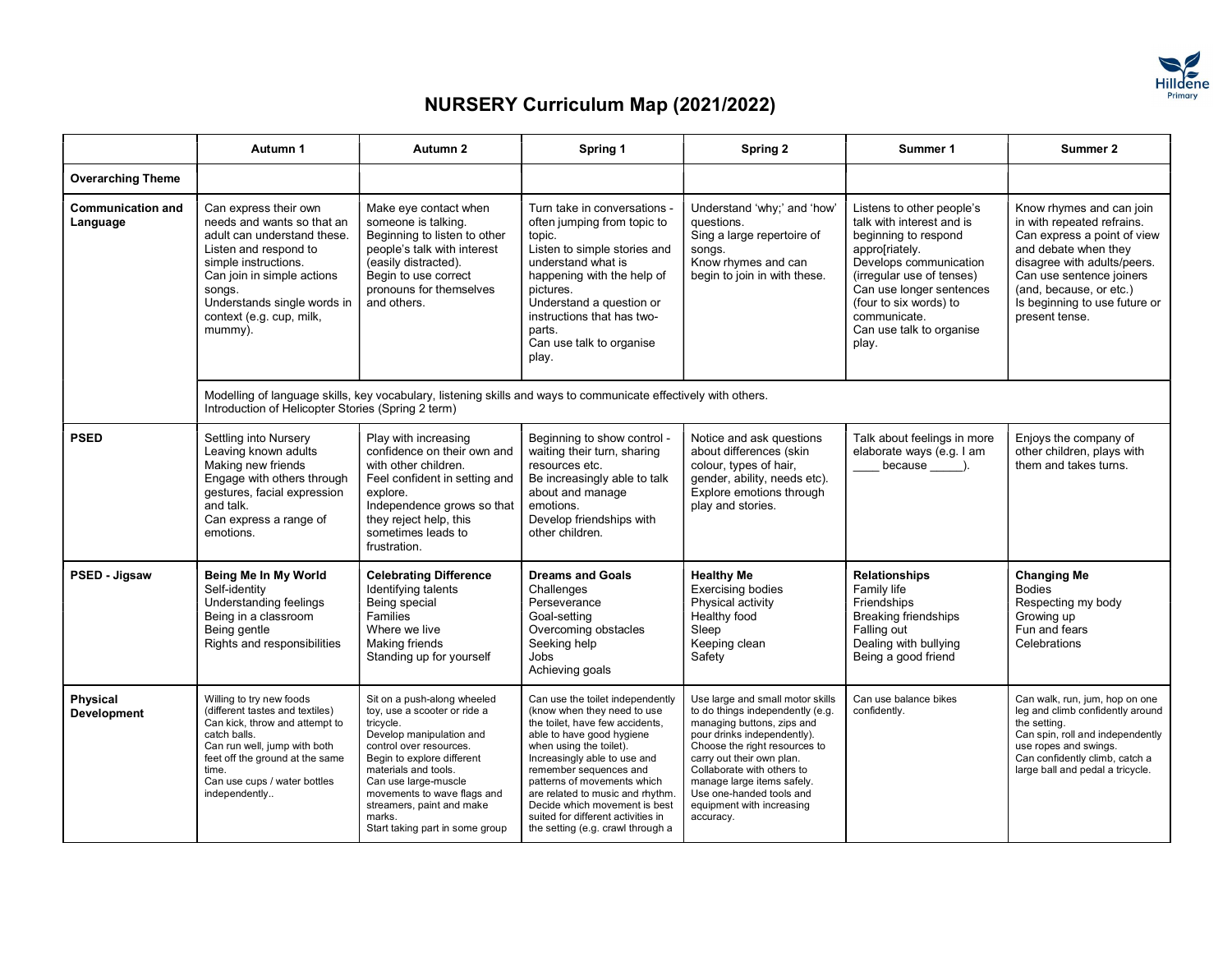

|                                                          |                                                                                                                                                                                                                                                                                                  | activities which they make up<br>themselves or in teams.                                                                                                                                                                                  | tunnel, walk or run across a<br>beam depending on its length<br>and width.<br>Show preference for a dominant<br>hand when writing, drawing,<br>painting, mark making.                                                              |                                                                                                                                                                                        |                                                                                                                                                                                                                                                                                                             |                                                                                                                                                                                                                                                                                            |
|----------------------------------------------------------|--------------------------------------------------------------------------------------------------------------------------------------------------------------------------------------------------------------------------------------------------------------------------------------------------|-------------------------------------------------------------------------------------------------------------------------------------------------------------------------------------------------------------------------------------------|------------------------------------------------------------------------------------------------------------------------------------------------------------------------------------------------------------------------------------|----------------------------------------------------------------------------------------------------------------------------------------------------------------------------------------|-------------------------------------------------------------------------------------------------------------------------------------------------------------------------------------------------------------------------------------------------------------------------------------------------------------|--------------------------------------------------------------------------------------------------------------------------------------------------------------------------------------------------------------------------------------------------------------------------------------------|
| Literacy                                                 | Make marks on their pictures to<br>represent their name.<br>Develop play around favourite<br>stories using props.                                                                                                                                                                                | Start to develop phonological<br>awareness so that they can spot<br>and suggest rhymes.                                                                                                                                                   | Continue to develop<br>phonological awareness so that<br>they can count or clap syllables<br>in a word.                                                                                                                            | Engage in extended<br>conversations about stories,<br>learning new vocabulary.                                                                                                         | Continue to develop<br>phonological awareness so that<br>they can recognise words with<br>the same initial sound.                                                                                                                                                                                           | Understand that print has<br>meaning, can have different<br>concepts, read left to right,<br>names of different parts of a<br>book and uses of pages.<br>Write some or their name (initial<br>sound).<br>Can write some letters that can<br>be recognised.                                 |
| Literacy - Reading /<br><b>Phonics</b><br><b>Fiction</b> | Stories about starting<br>Nurserv<br>I'm Absolutely Too Small<br>For School                                                                                                                                                                                                                      | <b>Nursery Rhymes</b>                                                                                                                                                                                                                     | Harry and His Bucketful of<br><b>Dinosaurs</b><br>We're Going on a Bear Hunt                                                                                                                                                       | <b>Traditional Tales:</b><br>The Gingerbread Man<br>Jack and the Beanstalk<br>Cinderella                                                                                               | Occupations<br>Police officers<br>Nurses / doctors<br>Firefighters (Fireman Sam)<br>Construction workers (Bob<br>the Builder)                                                                                                                                                                               | Stories about the seaside<br>and sea animals:<br>Sharing a Shell<br>What the Ladybird Heard at<br>the Seaside                                                                                                                                                                              |
|                                                          |                                                                                                                                                                                                                                                                                                  |                                                                                                                                                                                                                                           | Phase One phonics                                                                                                                                                                                                                  |                                                                                                                                                                                        | Initial sounds<br>Oral segmenting                                                                                                                                                                                                                                                                           |                                                                                                                                                                                                                                                                                            |
| Literacy - Reading /<br>Writing<br><b>Non-Fiction</b>    |                                                                                                                                                                                                                                                                                                  |                                                                                                                                                                                                                                           | Books about dinosaurs                                                                                                                                                                                                              |                                                                                                                                                                                        |                                                                                                                                                                                                                                                                                                             | Books about the seaside<br>and sea animals                                                                                                                                                                                                                                                 |
| <b>Number</b>                                            | Compare objects by saying<br>'lots'. 'more'.<br>Begin to develop counting-<br>like behaviour (making<br>sounds, pointing or saying<br>some numbers in<br>sequence).<br>Take part in finger rhymes<br>with numbers.<br>Count in everyday contexts<br>(claps, jumps, stairs, fruit,<br>cars, etc). | Have an awareness of<br>numbers (through song and<br>everyday counting).<br>Can say numbers (not<br>necessarily in order) when<br>they are counting.                                                                                      | Start to count with 1:1<br>correspondence.<br>Begin to recognise<br>numerals and can match<br>these to quantities.<br>Can begin to compare<br>quantities using language<br>such as 'more than', 'fewer<br>than'                    | Develop fast recognition of<br>up to three objects without<br>counting them individually.<br>Recite numbers past 5.<br>Show finger numbers up to<br>5.<br>Begin to introduce 5 frames. | Say one number for each<br>object in order (1 - 5).<br>Link numerals and amounts<br>(e.g. showing the right<br>number of objects to match<br>the numeral - up to 5).<br>Experiment with own<br>symbols and marks as well<br>as numerals.<br>Begin to solve real word<br>mathematical problems up<br>to $5.$ | Know the last number<br>reached when counting a<br>small set of objects tells you<br>how many there are in total<br>(cardinal principle).<br>Can compare quantities<br>using language such as<br>'more than', 'fewer than'.<br>Confident in using a 5<br>frames and what it<br>represents, |
| Shape, Space and<br><b>Measure</b>                       | Combine objects (like<br>stacking blocks, Lego, cups<br>etc).<br>Put objects inside others<br>and take them out again.<br>Climb and squeeze<br>themselves into different<br>types of spaces.<br>Build using a range of                                                                           | Talk about patterns in their<br>environment.<br>Talk about and explore 2D<br>and 3D shapes in the<br>environment and begin to<br>use informal and<br>mathematical language<br>such as 'sides', 'corners',<br>'straight', 'flat', 'round'. | Talk about and identify<br>patterns around them<br>(stripes on clothes, designs<br>on rugs) and use informal<br>language (pointy, sotty,<br>blobs).<br>Combine shapes to make<br>new ones (e.g. an arch, a<br>bigger square etc.). | Notice a repeating pattern<br>and can continue the<br>pattern (colour, shape,<br>object etc).<br>Begin to know times of the<br>day (morning, afternoon,<br>lunchtime, dinner time).    | Notice repeating patterns<br>and recognize an error in<br>the pattern.<br>Talk about and explore 2D<br>and 3D shapes in the<br>environment and talk about<br>properties.                                                                                                                                    | Notice repeating patterns<br>and can correct an error in<br>the pattern.<br>Begin to describe a<br>sequence of events (real or<br>fictional) using words such<br>as 'first', then'.<br>Select shapes<br>appropriately: flat surfaces                                                       |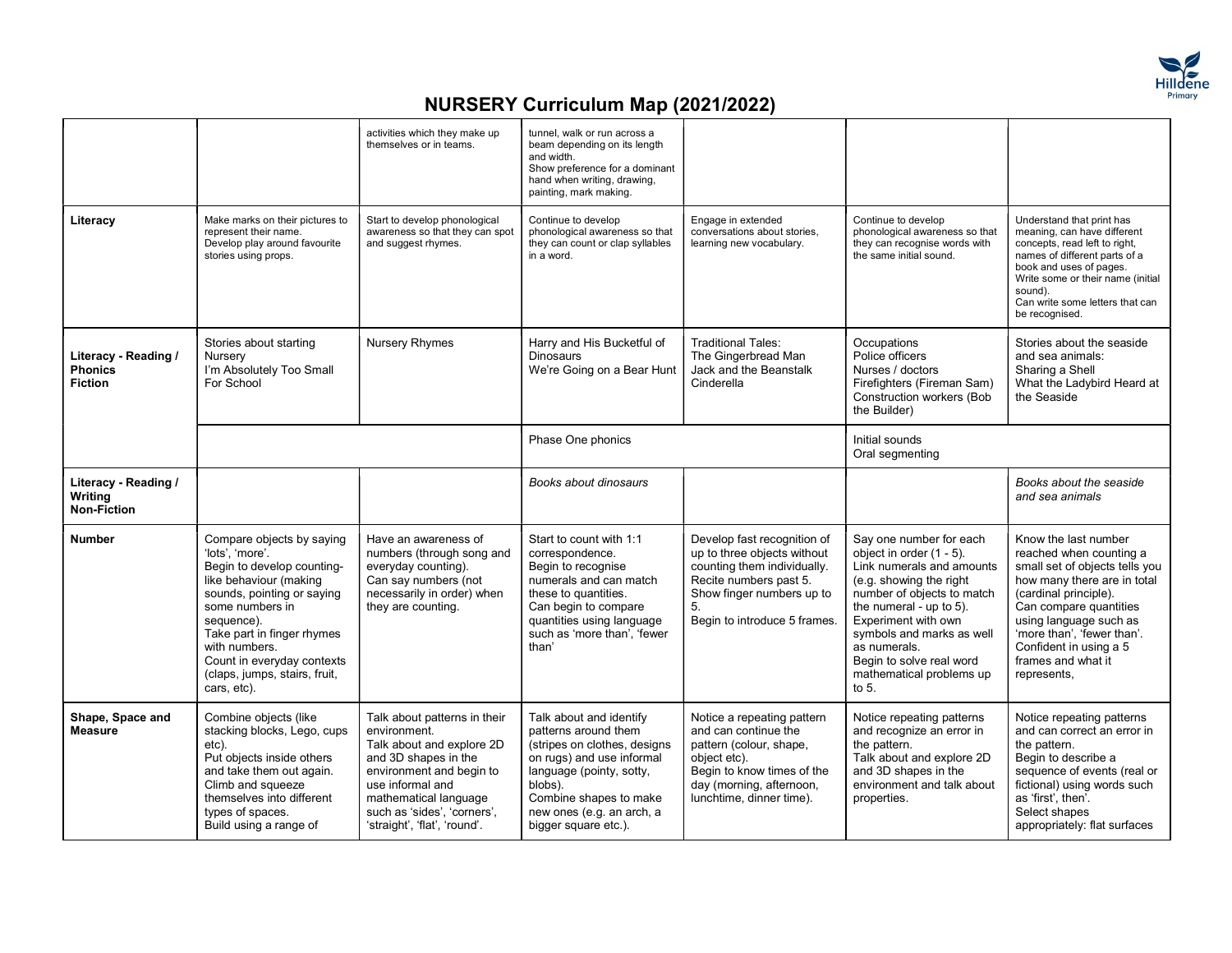

|                                     | resources.<br>Complete inset puzzles<br>independently.<br>Notice patterns and arrange<br>things into patterns.<br>Compare sizes, weights<br>using some language<br>(bigger/little/smaller -<br>tall/high).                                                                                                                                                                                                                                                                                                                                                                                                                                                  |                                                                                                                                                                                                                                                                                                                                                                                                                                                                                       |                                                                                                                                                                |                                                                                                                                                                                                                                                                                                                                                                                                            |                                                                                                                                                                                                                                                                                            | for building, a triangular<br>prism for a roof etc.                                                                                                                                                                      |  |  |
|-------------------------------------|-------------------------------------------------------------------------------------------------------------------------------------------------------------------------------------------------------------------------------------------------------------------------------------------------------------------------------------------------------------------------------------------------------------------------------------------------------------------------------------------------------------------------------------------------------------------------------------------------------------------------------------------------------------|---------------------------------------------------------------------------------------------------------------------------------------------------------------------------------------------------------------------------------------------------------------------------------------------------------------------------------------------------------------------------------------------------------------------------------------------------------------------------------------|----------------------------------------------------------------------------------------------------------------------------------------------------------------|------------------------------------------------------------------------------------------------------------------------------------------------------------------------------------------------------------------------------------------------------------------------------------------------------------------------------------------------------------------------------------------------------------|--------------------------------------------------------------------------------------------------------------------------------------------------------------------------------------------------------------------------------------------------------------------------------------------|--------------------------------------------------------------------------------------------------------------------------------------------------------------------------------------------------------------------------|--|--|
| <b>Mathematics</b>                  | To have numerals, shapes and mathematical objects in the environment that can be used for play purposes.<br>be able to use a range of prepositions and special (in, on, under, down, besides etc.) words in play.<br>Make comparisons between objects relating to colour, size, length, size, length, weight and capacity.<br>Learn / read a range of songs / texts with numbers in them.                                                                                                                                                                                                                                                                   |                                                                                                                                                                                                                                                                                                                                                                                                                                                                                       |                                                                                                                                                                |                                                                                                                                                                                                                                                                                                                                                                                                            |                                                                                                                                                                                                                                                                                            |                                                                                                                                                                                                                          |  |  |
| <b>Understanding the</b><br>World   | Notice differences between<br>different people.<br>Make connections between<br>the features of their family<br>and other families.                                                                                                                                                                                                                                                                                                                                                                                                                                                                                                                          | Begin to understand the<br>need to respect and care for<br>the natural environment and<br>all living things                                                                                                                                                                                                                                                                                                                                                                           | Begin to know there are<br>different countries in the<br>world - that they live in<br>England but may visit other<br>countries on holiday (home<br>countries). | Talk about the differences<br>between materials and<br>changes they notice (lined<br>to cooking)<br>Plant seeds and care for<br>growing plants (linked to<br>literacy)<br>Understand key features of<br>the life cycle of a plant or<br>animal (linked to literacy)<br>Begin to understand the<br>need to respect and care for<br>the natural environment and<br>all living things (linked to<br>literacy) | Show an interest in different<br>occupations (linked to<br>literacy)                                                                                                                                                                                                                       | Know that there are<br>different countries in the<br>world and talk about<br>differences they have<br>experienced or seen in<br>photos.<br>Explore and talk about<br>different forces they can feel<br>(linked to water) |  |  |
|                                     | Continue developing positive attitudes about the differences between people (diversity between people, similarities and differences between families and cultures). Christmas, Easter<br>(new beginnings), Eid, Chinese New Year, Diwali etc. (celebrations celebrated should focus on the diversity of the cohort).<br>Explore how things work.<br>Begin to make sense of their own life-story and family history<br>Use their senses in hands-on exploration of natural materials. Explore natural collections of materials with similar/different properties.<br>Talk about what they see, hear, smell, taste, explore using a wide range of vocabulary. |                                                                                                                                                                                                                                                                                                                                                                                                                                                                                       |                                                                                                                                                                |                                                                                                                                                                                                                                                                                                                                                                                                            |                                                                                                                                                                                                                                                                                            |                                                                                                                                                                                                                          |  |  |
| R.E                                 | Religious traditions and festivals                                                                                                                                                                                                                                                                                                                                                                                                                                                                                                                                                                                                                          |                                                                                                                                                                                                                                                                                                                                                                                                                                                                                       | Religious stories (including Easter)                                                                                                                           |                                                                                                                                                                                                                                                                                                                                                                                                            | <b>Special Books</b>                                                                                                                                                                                                                                                                       |                                                                                                                                                                                                                          |  |  |
| <b>Expressive Art and</b><br>Design | Through the year pupils will have opportunities to explore, be taught the following:                                                                                                                                                                                                                                                                                                                                                                                                                                                                                                                                                                        |                                                                                                                                                                                                                                                                                                                                                                                                                                                                                       |                                                                                                                                                                |                                                                                                                                                                                                                                                                                                                                                                                                            |                                                                                                                                                                                                                                                                                            |                                                                                                                                                                                                                          |  |  |
|                                     | Join different materials and explore different textures.                                                                                                                                                                                                                                                                                                                                                                                                                                                                                                                                                                                                    | Take part in simple pretend play, using objects to represent something else.<br>Begin to develop complex stories using small world resources.<br>Make imaginative and complex 'small worlds with construction resources.<br>Explore different materials freely to develop ideas about how to use them.<br>Develop their own ideas and then decide which materials to use to express them.<br>Create closed shapes with continuous lines and begin to use shapes to represent objects. |                                                                                                                                                                | Listen with increased attention to sounds.<br>Remember and sing entire songs.<br>Sing melodic shape of familiar songs.                                                                                                                                                                                                                                                                                     | Respond to what they have heard, expressing their thoughts and feelings.<br>Sing the pitch of a tone sung by another person (pitch match).<br>Create their own songs, or improvise a song around one they know.<br>Play instruments with increasing control to express feelings and ideas. |                                                                                                                                                                                                                          |  |  |